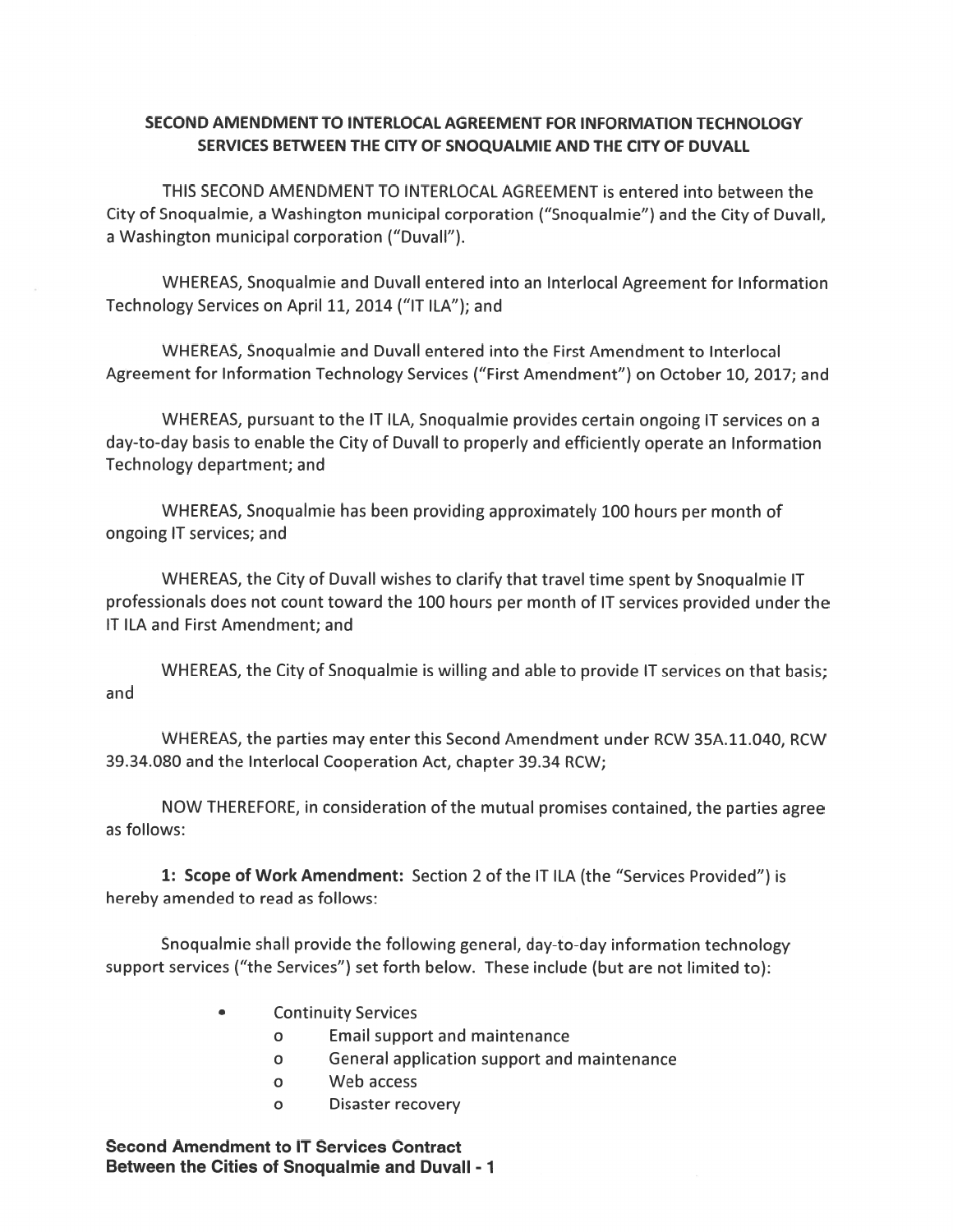- **Personal Computing Services**  $\bullet$ 
	- $\Omega$ Desktop support and maintenance
	- Mobile laptop support and maintenance  $\mathbf{o}$
	- Printer support and maintenance  $\mathbf{o}$
- **Communications Services** 
	- Telephony support and maintenance of telephone software  $\mathbf{o}$

server

- Audio/visual  $\mathbf{o}$
- **Infrastructure Services**  $\bullet$ 
	- Network operation and maintenance  $\mathbf{o}$
	- Server operation and maintenance  $\mathbf{o}$
	- Security and remediation  $\mathbf{o}$
	- Data Storage services  $\mathbf{o}$
	- **IT Service desk**  $\mathbf{o}$
	- $\mathbf{o}$ Central printing
- **Other Services**  $\bullet$ 
	- **Training**  $\Omega$
	- Acquisition and contract management  $\mathbf{o}$
	- Equipment lifecycle management  $\mathbf{o}$
	- Service desk reporting  $\mathsf{o}$
	- $\mathbf{o}$ Hardware/software inventory
	- $\mathbf{o}$ **Budget planning**

Snoqualmie will commence providing the Services under this Agreement, when directed by the Duvall, following completion of the system discovery process set forth in the Interlocal Agreement for Information Technology Discovery Services between the parties.

Snoqualmie will provide the Services remotely to the extent feasible but Snoqualmie reserves the sole discretion to determine whether any services require a site visit.

Incident (trouble tickets) and Service Requests management, prioritization, and response times will be based on a service level agreement (SLA) between Snoqualmie and Duvall.

Duvall will cooperate with and provide such assistance to Snoqualmie in the provision of the Services, Additional Services and/or Special Projects as Snoqualmie may request. If additional contractors are required, it shall be coordinated between the City of Snoqualmie and the City of Duvall.